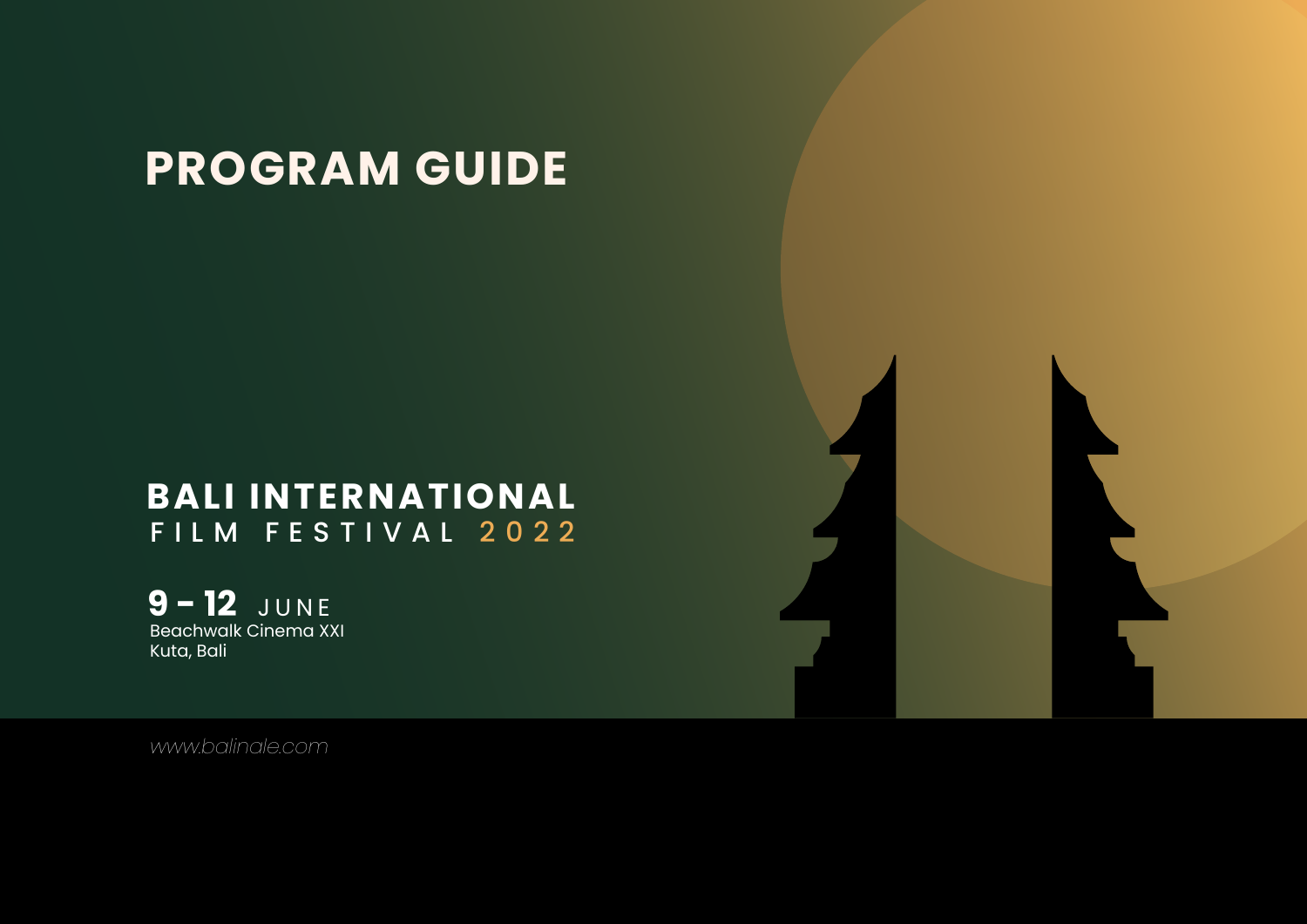Hologram Presentation : **Filmmaker Talk - Stanley Kwan**

Making Waves - Hong Kong : **Rouge Film screening**

Opening Night Reception *\*invitation only*

**DAY 1** Press Conference Thursday, 9th June

Opening Film with Filmmaker - World Premiere : **Keluarga Cemara 2**

| $11.30 - 13.30$ | Studio 1             |
|-----------------|----------------------|
| $11.45 - 13.45$ | Studio 2             |
| $12.00 - 13.00$ | Studio 2             |
| 17.00 - 18.00   | Mr. Wayan by The Sea |
| $18.30 - 20.30$ | Studio 2             |

| 11.30 - 13.30   | Studio 1 |  |
|-----------------|----------|--|
| 11.45 - 13.45   | Studio 2 |  |
| 14.00 - 16.00   | Studio 1 |  |
| $14.15 - 16.15$ | Studio 2 |  |
| $16.30 - 18.00$ | Studio 1 |  |
| $16.45 - 18.45$ | Studio 2 |  |
| $19.00 - 21.30$ | Studio 2 |  |

Friday, 10th June

# **IN-CINEMA SCHEDULE** Showing in **Beachwalk XXI, from 9 - 12 June**

#### **Feature Narrative In Competition**

Younes is about to return home after being gone for twenty-four years due to his father's strict disciplinary rules and unsupportive behavior.

A deaf criminal with a traumatic past and his son must fight their way out of their small Indonesian village after witnessing a horrible murder, pitting the gangster against the mob outfit that employed him.

| DAY <sub>2</sub>     | <b>Short Documentary in Competition*</b>                           |            | $11.30 - 13.30$ |
|----------------------|--------------------------------------------------------------------|------------|-----------------|
| Friday,<br>10th June | <b>Short Narrative in Competition*</b>                             |            | $11.45 - 13.45$ |
|                      | Feature Documentary In Competition: Lamafa                         | <b>JPN</b> | $14.00 - 16.0$  |
|                      | <b>Feature Narrative In Competition: Preman</b>                    | <b>IDN</b> | $14.15 - 16.15$ |
|                      | <b>Feature Documenary In Competition: My Childhood, My Country</b> | <b>GBR</b> | $16.30 - 18.0$  |
|                      | <b>Feature Narrative In Competition: Solo on Icebergs</b>          | <b>IRN</b> | $16.45 - 18.4$  |
|                      | Making Waves - Hong Kong: Infernal Affairs                         |            | $19.00 - 21.30$ |

## **Screening Details**

#### **Feature Documentary In Competition**

Younes is about to return home after being gone for twenty-four years due to his father's strict disciplinary rules and unsupportive behavior.

#### *Directed by Phil Grabsky, Shoaib Sharifi*

### **Solo on Icebergs** *Directed by Rouhollah sedighi* **IRN**

On a volcanic island in Indonesia's Sawu Sea, the Lamalera are the world's last subsistence whalers. They have survived for half a millennium hunting whales using bamboo spears and handcrafted wooden boats propelled by woven palm fronds. The spear is called lamafa in the local language.

#### **Preman** *Directed by Randolph Zaini* **IDN**

A journalist named Yuen and his Girlfriend, Chor, drawn to the cursed romance of the year 1930's when prostitute ghost called Fleur advertise for looking her lost love. She has been waiting for 53 years in the afterlife.

#### **Rouge** *Directed by Stanley Kwan*

## **My Childhood, My Country GBR**

#### **Lamafa JPN**

Chan Wing Yan, a policeman, successfully infiltrates a gang while Wong Chi-Shing, a tried member, becomes a mole in the police force. However, things change when both of them must seek each other out.

### **Internal Affairs** *Directed by Andrew Lau, Alan Mak*

## **Making Waves - Hong Kong**

### **Opening Night World Premiere KEY** *Seminar Film Screening*

with Ara.

The Cemara Family believed that family is the most precious treasure that one can have. But does this remain true? Follow the journey of Abah, Emak, Euis, Ara, and the youngest Agil to discover what it really takes to stay as a family.

#### **Keluarga Cemara 2 IDN** *Directed by Ismail Basbeth*

*\*Short Narrative and Documentary in Competition film details on the next page*



*Program and Schedule Subject to Change*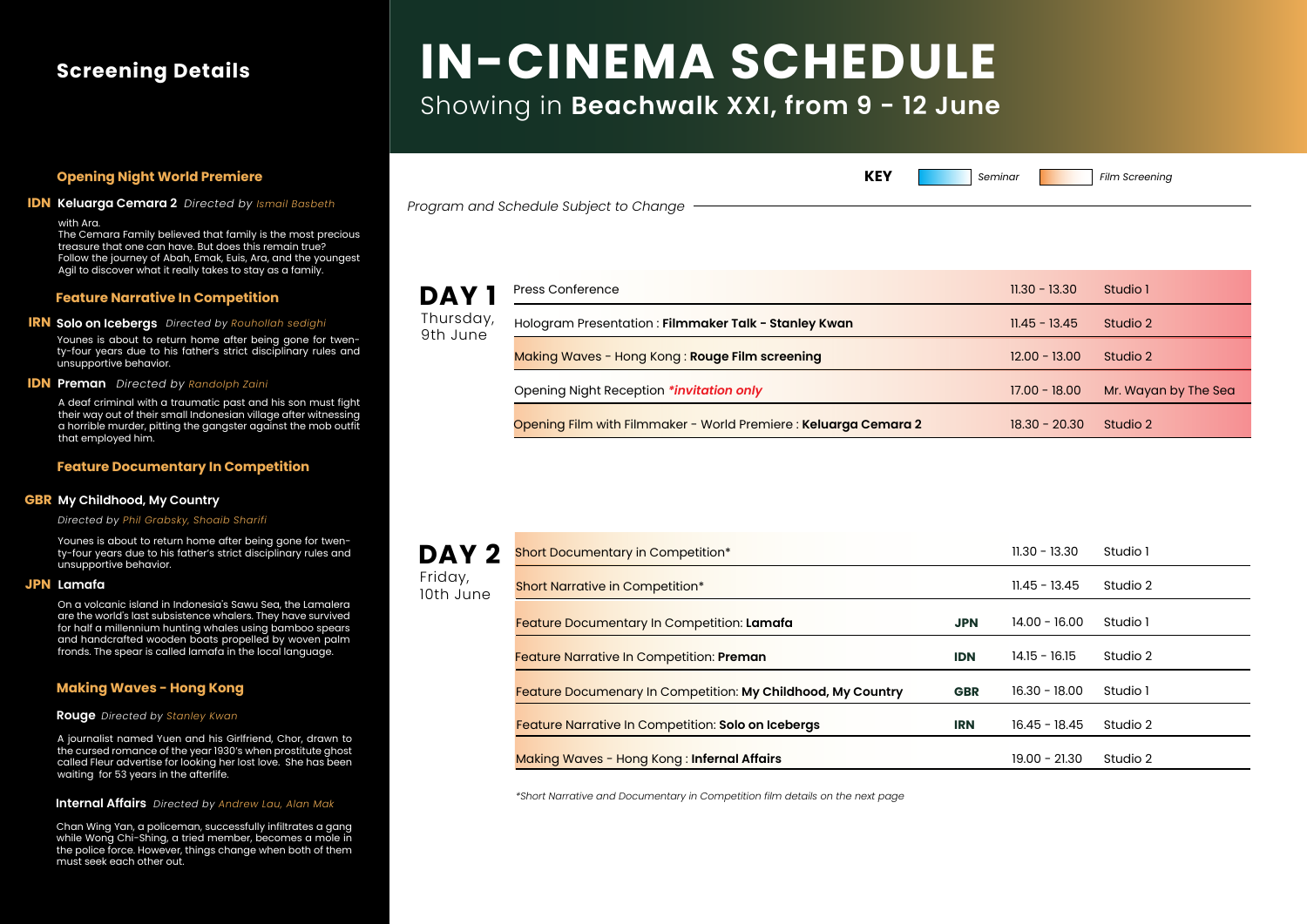Awards Reception Night *\*invitation only*

## Saturday, 11th June

| <b>DAY</b><br>$\boldsymbol{\Lambda}$ | Making Waves - Hong Kong: Septet - The Story of Hong Kong   | $11.30 - 13.00$ | Studio 2 |
|--------------------------------------|-------------------------------------------------------------|-----------------|----------|
| Sunday<br>llth June                  | Filmmaker Seminar - Oasis Stage                             | $11.30 - 13.00$ |          |
|                                      | World of Imagination - Free Family Program *limited Seating | $12.15 - 13.15$ | Studio 1 |
|                                      | Making Waves - Hong Kong: Drifting                          | $14.00 - 16.15$ | Studio 2 |
|                                      | Making Waves - Hong Kong: Breakout Bros                     | $16.45 - 18.45$ | Studio 2 |

11th June

#### **Feature Narrative In Competition**

Mr. Jia and Seven come to the town and become neighbors in different circumstances. From indifference to being attached, they look to eachothr for a new life.

Sang Eun, who's been secretly fighting cancer, goes to his grandmother's funeral. There he sees his family members focusing more on how much they'll be inheriting instead of remembering his grandmother. That makes him imagine what his funeral will be like.

#### **Feature Documentary In Competition**

| DAY <sub>3</sub>       | <b>Feature Documentary In Competition: Bucolic</b>                | <b>POL</b> | $11.30 - 13.30$ | Studio 1             |
|------------------------|-------------------------------------------------------------------|------------|-----------------|----------------------|
| Saturday,<br>llth June | <b>Feature Narrative In Competition: The Coffin Painter</b>       | <b>CHN</b> | $11.45 - 13.45$ | Studio 2             |
|                        | Feature Documentary In Competition: Mentawai - Soul of The Forest | <b>DEU</b> | $14.00 - 16.00$ | Studio 1             |
|                        | <b>Feature Narrative In Competition: Inside Funeral Hall</b>      | <b>KOR</b> | $14.15 - 16.15$ | Studio 2             |
|                        | Making Waves - Hong Kong: Hand Rolled Cigarette                   |            | $16.45 - 18.45$ | Studio 1             |
|                        | Awards Reception Night *invitation only                           |            | $18.30 - END$   | Mr. Wayan by The Sea |

The film portrays daily life of the indigenous tribe, their spiritual cosmos and their commitment to preserving their own culture and natural habitat. Logging companies threaten the fragile eco-system of the islands.

*Directed by Patrick Tam, Ringo Lam, Ann Hui, Johnnie To, Woo Ping Yuen, Tsui Hark, Sammo Hung* 

#### *Directed by Joo Peter*

#### *Directed by Chan Kin-Long*  **Hand Rolled Cigarette**

#### **The Coffin Painter** *Directed by Da Fei* **CHN**

Danusia and her daughter Basia live far away from the modern world, in tune with the rhythm and laws of nature, among animals and the spirits of the dead. The peace and sense of security offered by their enclave come at a price – the women increasingly long for contact with other people.

#### **Inside a Funeral Hall** *Directed by Ho-hyun Lee* **KOR**

#### *Directed by Jun Li* **Drifting**

#### **Mentawai - Souls of the Forest DEU**

#### *Directed by Ho Pong Mak* **Breakout Brothers**

A former Hong Kong Military Service Corps officer who becomes caught in a triad manhunt when he takes in an ethnic South Asian man in this poignant tale of loyalty and brotherhood.

#### **Septet - The Story of Hong Kong**

#### **Bucolic POL**

Seven well known Film Maker from Hong Kong gathered to direct a short film together, that take placed in Hong Kong for one decade from 1940's until 2000's.

Just out of prison, a man finds a place on the corner where other homeless people greet him. However, the police soon chased them, and their possessions disappeared into the garbage truck. A young worker decides to fight for them in court.

Three inmates band together to plot a desperate escape. A gang leader doesn't want to miss his estranged daughter's wedding.

#### **Making Waves - Hong Kong**

#### **Short Documentary in Competition Short Narrative in Competition**

| <b>NZL Young and Reckless</b> Directed by Joohnny Agnew          | <b>ESP Th</b> |
|------------------------------------------------------------------|---------------|
| <b>BRA Dusk Till Dawn</b> Directed by Tiago DelÂjcio             | <b>GBR Ru</b> |
| <b>USA The 13th Note</b> Directed by Karim Khorsheed             | <b>IND Th</b> |
| <b>IDN A Letter to My wife</b> Directed by Muhamad Ardan Arrazag | <b>KOR W</b>  |
| <b>IDN Homebound</b> Directed by Ismail Fahmi Lubis              | <b>PAK MI</b> |

**ESP The Recess**  *Directed by Navid Nikkhah Azad*  **GBR Ruthless** *Directed by Matthew McGuigan* **IND The Miniaturist of Junagadh** *Directed by Kaushal Oza* **KOR Why Is It So Warm on Christmas?** *Directed by Choi Woo Gene* **PAK Murder Tongue**  *Directed by Ali Sohail Jaura* **IDN Tris** *Directed by Djenar Maesa Ayu*

- 
- 
- 
-